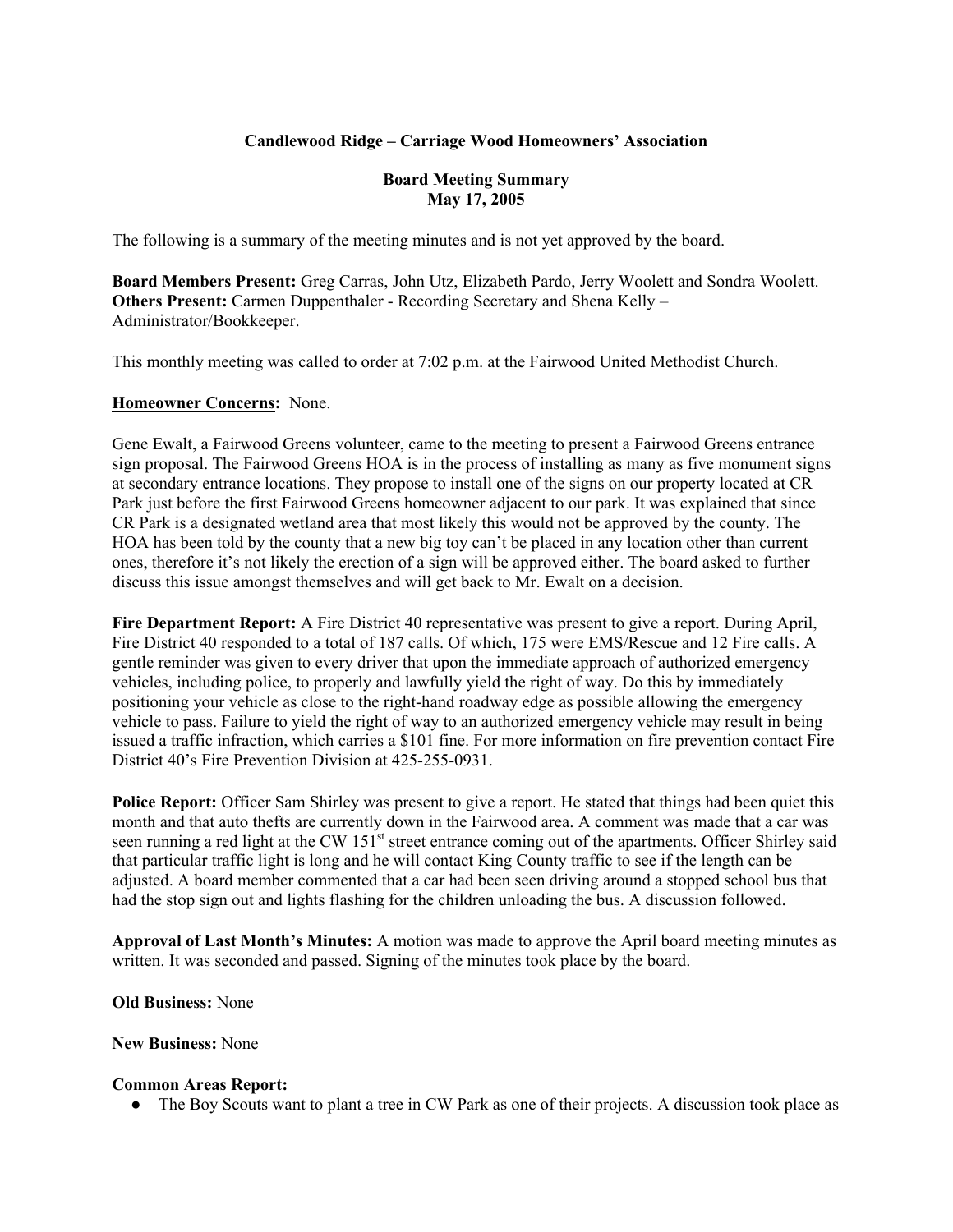to what type of tree and where to plant it. A motion was made to allow the Boy Scouts to plant a tree near the picnic table and recommend it be a Sunset Maple tree. The board passed the motion. This will provide shade to the picnic table and be a nice addition to our park. The CAM Chairman will follow up with the Boy Scouts and recommend they wait until fall to plant the tree.

- The two remaining "Private Property" signs were installed at our parks.
- Canber (our landscape maintenance company) is working on a way to clean our entrance signs of moss. The main obstacle is getting water to most of the entrances. The CAM Chairman tried using a steel brush on a section of an entrance sign and the method seemed to work fairly well but takes some work. A report of these findings was given to Canber.

**Architectural Report:** The ACC Chairman was not present to give a report this month.

**Complaints Negotiations Report:** The Complaint Negotiation Chairperson presented the HOA complaints report to the board. Currently there are 4 new complaints, 20 pending complaints and 3 have been closed. A discussion of some of the complaints on the list took place.

It's Spring-Cleaning time! A friendly reminder to all homeowners, that all exterior areas of your home must be consistently maintained and kept in a clean and attractive condition. Properly maintaining your home's appearance will keep our neighborhood looking its best and will help to maintain property values for the benefit of all members of our community.

**Treasurer's Report:** The April budget comparison report was presented and briefly discussed. It was said that none of the big CAM/capital improvement expenses had come through yet. Homeowner dues collected in April exceeded \$20,000.

## **Committee Reports:**

# **Capital Improvement Committee –**

● As approved by the board, the Johnson Braund Design Group was hired to handle the design of the bridge work for CR Park. The landscape architect met with 3 board members at the park on April  $23<sup>rd</sup>$  to look at the existing bridge and discuss options. It was agreed a repair option was preferable to a replacement option if King County will allow the HOA to go that route. The bridge is considered sound but the suspension structure needs to be replaced. The repair would include the addition of higher rails. Subsequently, the landscape architect talked to King County workers at DDES and their input indicated the repair option was feasible. Therefore it was agreed to proceed with a repair design that will be presented to the King County Critical Ordinance (CAO) expert before providing the design to the HOA. That meeting should clarify whether a repair permit or building permit will be required.

# **Rules & Regulations Subcommittee -**

 $\bullet$  A subcommittee meeting was held on May 12<sup>th</sup> to finalize the new rules and regulations entitled "Architectural Control". A motion was made to approve the new ACC rules and regulations document as written, to be mailed out to homeowners for a 30-day review and input period. The board passed the motion. It was said that "Park Usage" would be the next Rules and Regulations to be established.

**The Welcoming Committee** – The next batch of welcome packets are due to be delivered to new